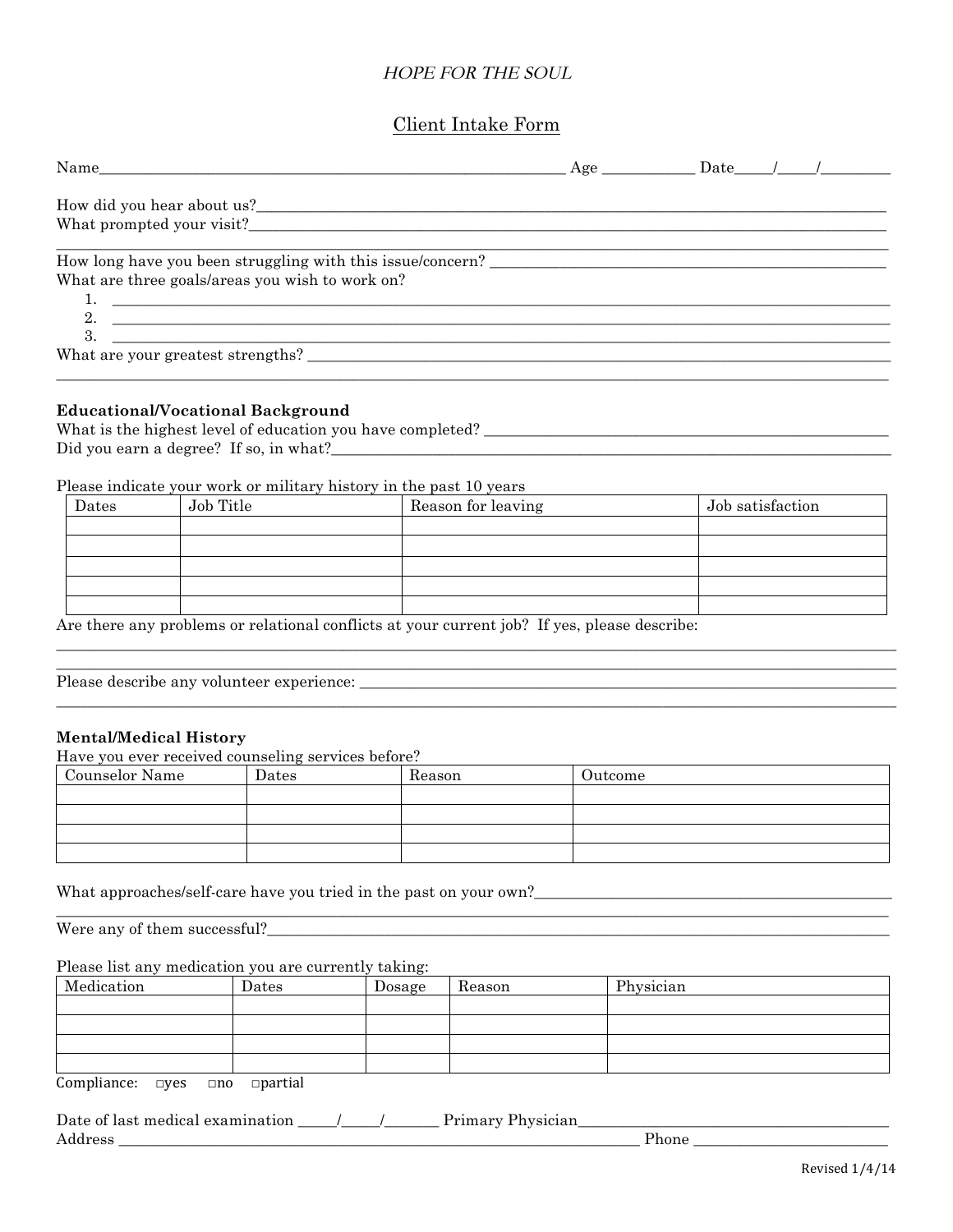| Please rate your health: Excellent Good Fair Declining Poor                                                        |  |  |  |
|--------------------------------------------------------------------------------------------------------------------|--|--|--|
| Please list all current or previous ongoing or acute illnesses, injuries, handicaps, hospitalizations, and medical |  |  |  |
| concerns:                                                                                                          |  |  |  |

\_\_\_\_\_\_\_\_\_\_\_\_\_\_\_\_\_\_\_\_\_\_\_\_\_\_\_\_\_\_\_\_\_\_\_\_\_\_\_\_\_\_\_\_\_\_\_\_\_\_\_\_\_\_\_\_\_\_\_\_\_\_\_\_\_\_\_\_\_\_\_\_\_\_\_\_\_\_\_\_\_\_\_\_\_\_\_\_\_\_\_\_\_\_\_\_\_\_\_\_\_\_\_\_\_\_\_\_ \_\_\_\_\_\_\_\_\_\_\_\_\_\_\_\_\_\_\_\_\_\_\_\_\_\_\_\_\_\_\_\_\_\_\_\_\_\_\_\_\_\_\_\_\_\_\_\_\_\_\_\_\_\_\_\_\_\_\_\_\_\_\_\_\_\_\_\_\_\_\_\_\_\_\_\_\_\_\_\_\_\_\_\_\_\_\_\_\_\_\_\_\_\_\_\_\_\_\_\_\_\_\_\_\_\_\_\_

\_\_\_\_\_\_\_\_\_\_\_\_\_\_\_\_\_\_\_\_\_\_\_\_\_\_\_\_\_\_\_\_\_\_\_\_\_\_\_\_\_\_\_\_\_\_\_\_\_\_\_\_\_\_\_\_\_\_\_\_\_\_\_\_\_\_\_\_\_\_\_\_\_\_\_\_\_\_\_\_\_\_\_\_\_\_\_\_\_\_\_\_\_\_\_\_\_\_\_\_\_\_\_\_\_\_\_\_ \_\_\_\_\_\_\_\_\_\_\_\_\_\_\_\_\_\_\_\_\_\_\_\_\_\_\_\_\_\_\_\_\_\_\_\_\_\_\_\_\_\_\_\_\_\_\_\_\_\_\_\_\_\_\_\_\_\_\_\_\_\_\_\_\_\_\_\_\_\_\_\_\_\_\_\_\_\_\_\_\_\_\_\_\_\_\_\_\_\_\_\_\_\_\_\_\_\_\_\_\_\_\_\_\_\_\_\_ \_\_\_\_\_\_\_\_\_\_\_\_\_\_\_\_\_\_\_\_\_\_\_\_\_\_\_\_\_\_\_\_\_\_\_\_\_\_\_\_\_\_\_\_\_\_\_\_\_\_\_\_\_\_\_\_\_\_\_\_\_\_\_\_\_\_\_\_\_\_\_\_\_\_\_\_\_\_\_\_\_\_\_\_\_\_\_\_\_\_\_\_\_\_\_\_\_\_\_\_\_\_\_\_\_\_\_\_

\_\_\_\_\_\_\_\_\_\_\_\_\_\_\_\_\_\_\_\_\_\_\_\_\_\_\_\_\_\_\_\_\_\_\_\_\_\_\_\_\_\_\_\_\_\_\_\_\_\_\_\_\_\_\_\_\_\_\_\_\_\_\_\_\_\_\_\_\_\_\_\_\_\_\_\_\_\_\_\_\_\_\_\_\_\_\_\_\_\_\_\_\_\_\_\_\_\_\_\_\_\_\_\_\_\_\_\_

\_\_\_\_\_\_\_\_\_\_\_\_\_\_\_\_\_\_\_\_\_\_\_\_\_\_\_\_\_\_\_\_\_\_\_\_\_\_\_\_\_\_\_\_\_\_\_\_\_\_\_\_\_\_\_\_\_\_\_\_\_\_\_\_\_\_\_\_\_\_\_\_\_\_\_\_\_\_\_\_\_\_\_\_\_\_\_\_\_\_\_\_\_\_\_\_\_\_\_\_\_\_\_\_\_\_\_\_

\_\_\_\_\_\_\_\_\_\_\_\_\_\_\_\_\_\_\_\_\_\_\_\_\_\_\_\_\_\_\_\_\_\_\_\_\_\_\_\_\_\_\_\_\_\_\_\_\_\_\_\_\_\_\_\_\_\_\_\_\_\_\_\_\_\_\_\_\_\_\_\_\_\_\_\_\_\_\_\_\_\_\_\_\_\_\_\_\_\_\_\_\_\_\_\_\_\_\_\_\_\_\_\_\_\_\_\_

\_\_\_\_\_\_\_\_\_\_\_\_\_\_\_\_\_\_\_\_\_\_\_\_\_\_\_\_\_\_\_\_\_\_\_\_\_\_\_\_\_\_\_\_\_\_\_\_\_\_\_\_\_\_\_\_\_\_\_\_\_\_\_\_\_\_\_\_\_\_\_\_\_\_\_\_\_\_\_\_\_\_\_\_\_\_\_\_\_\_\_\_\_\_\_\_\_\_\_\_\_\_\_\_\_\_\_

Have you noticed any disturbance in sleep, weight, eating habits, mood, concentration, energy, memory, social interactions, and daily functioning? Please describe in as much detail as possible: \_\_\_\_\_\_\_\_\_\_\_\_\_\_\_\_\_\_\_\_\_\_\_\_\_\_

Please describe your current sleep and eating habits \_\_\_\_\_\_\_\_\_\_\_\_\_\_\_\_\_\_\_\_\_\_\_\_\_\_\_\_\_\_\_\_\_\_\_\_\_\_\_\_\_\_\_\_\_\_\_\_\_\_\_\_\_\_\_\_\_\_\_

Are you currently drinking alcoholic beverages? Y N If yes, please indicate how much and how often:

Have you ever tried to cut back on your consumption? If yes, when and were you successful?

Are you using any illegal drugs/substances? If yes, please describe \_\_\_\_\_\_\_\_\_\_\_\_\_\_\_\_\_\_\_\_\_\_\_\_\_\_\_\_\_\_\_\_\_\_\_\_\_\_\_\_\_\_\_\_\_ Have you abused any other substance before? If so what? \_\_\_\_\_\_\_\_\_\_\_\_\_\_\_\_\_\_\_\_\_\_\_\_\_\_\_\_\_\_\_\_\_\_\_\_\_\_\_\_\_\_\_\_\_\_\_\_\_\_\_\_\_

### **Social/Family Background**

| Is your father living? Y N Age______ Marital Status                  |  |  |  |  | Date of Death (if applicable) |  |
|----------------------------------------------------------------------|--|--|--|--|-------------------------------|--|
| Please describe your current and past relationship with your father: |  |  |  |  |                               |  |

| Is your mother living? $Y \times \text{Age}$                         |  | Marital Status | Date of Death (if applicable) |  |  |  |  |
|----------------------------------------------------------------------|--|----------------|-------------------------------|--|--|--|--|
| Please describe your current and past relationship with your mother: |  |                |                               |  |  |  |  |
|                                                                      |  |                |                               |  |  |  |  |

\_\_\_\_\_\_\_\_\_\_\_\_\_\_\_\_\_\_\_\_\_\_\_\_\_\_\_\_\_\_\_\_\_\_\_\_\_\_\_\_\_\_\_\_\_\_\_\_\_\_\_\_\_\_\_\_\_\_\_\_\_\_\_\_\_\_\_\_\_\_\_\_\_\_\_\_\_\_\_\_\_\_\_\_\_\_\_\_\_\_\_\_\_\_\_\_\_\_\_\_\_\_\_\_\_\_\_\_

\_\_\_\_\_\_\_\_\_\_\_\_\_\_\_\_\_\_\_\_\_\_\_\_\_\_\_\_\_\_\_\_\_\_\_\_\_\_\_\_\_\_\_\_\_\_\_\_\_\_\_\_\_\_\_\_\_\_\_\_\_\_\_\_\_\_\_\_\_\_\_\_\_\_\_\_\_\_\_\_\_\_\_\_\_\_\_\_\_\_\_\_\_\_\_\_\_\_\_\_\_\_\_\_\_\_\_

### **Siblings** (please indicate whether B(bio), S(step), H(half), A(adopted), etc. in relationship column)

| Name | Age | Relationship to You | Location | Year Deceased (if applicable) |
|------|-----|---------------------|----------|-------------------------------|
|      |     |                     |          |                               |
|      |     |                     |          |                               |
|      |     |                     |          |                               |
|      |     |                     |          |                               |
|      |     |                     |          |                               |
|      |     |                     |          |                               |
| ____ |     |                     |          |                               |

What is your relationship with your sibling(s) like?\_\_\_\_\_\_\_\_\_\_\_\_\_\_\_\_\_\_\_\_\_\_\_\_\_\_\_\_\_\_\_\_\_\_\_\_\_\_\_\_\_\_\_\_\_\_\_\_\_\_\_\_\_\_\_\_\_\_\_\_

\_\_\_\_\_\_\_\_\_\_\_\_\_\_\_\_\_\_\_\_\_\_\_\_\_\_\_\_\_\_\_\_\_\_\_\_\_\_\_\_\_\_\_\_\_\_\_\_\_\_\_\_\_\_\_\_\_\_\_\_\_\_\_\_\_\_\_\_\_\_\_\_\_\_\_\_\_\_\_\_\_\_\_\_\_\_\_\_\_\_\_\_\_\_\_\_\_\_\_\_\_\_\_\_\_\_\_ Please describe any mental illness, medical problems, handicaps, addictions, suicide, or abuse in your family history: \_\_\_\_\_\_\_\_\_\_\_\_\_\_\_\_\_\_\_\_\_\_\_\_\_\_\_\_\_\_\_\_\_\_\_\_\_\_\_\_\_\_\_\_\_\_\_\_\_\_\_\_\_\_\_\_\_\_\_\_\_\_\_\_\_\_\_\_\_\_\_\_\_\_\_\_\_\_\_\_\_\_\_\_\_\_\_\_\_\_\_\_\_\_\_\_\_\_\_\_\_\_\_\_\_\_\_\_

\_\_\_\_\_\_\_\_\_\_\_\_\_\_\_\_\_\_\_\_\_\_\_\_\_\_\_\_\_\_\_\_\_\_\_\_\_\_\_\_\_\_\_\_\_\_\_\_\_\_\_\_\_\_\_\_\_\_\_\_\_\_\_\_\_\_\_\_\_\_\_\_\_\_\_\_\_\_\_\_\_\_\_\_\_\_\_\_\_\_\_\_\_\_\_\_\_\_\_\_\_\_\_\_\_\_\_\_ \_\_\_\_\_\_\_\_\_\_\_\_\_\_\_\_\_\_\_\_\_\_\_\_\_\_\_\_\_\_\_\_\_\_\_\_\_\_\_\_\_\_\_\_\_\_\_\_\_\_\_\_\_\_\_\_\_\_\_\_\_\_\_\_\_\_\_\_\_\_\_\_\_\_\_\_\_\_\_\_\_\_\_\_\_\_\_\_\_\_\_\_\_\_\_\_\_\_\_\_\_\_\_\_\_\_\_\_

What is your earliest childhood memory?

What is your favorite childhood memory?

What is your worst childhood memory?

## **Marital Relationship: □** Never Married

|                   | First Marriage | Second Marriage | Third Marriage |
|-------------------|----------------|-----------------|----------------|
| Date:             |                |                 |                |
| Separated (year): |                |                 |                |
| Divorced (year):  |                |                 |                |
| Widowed (year):   |                |                 |                |

\_\_\_\_\_\_\_\_\_\_\_\_\_\_\_\_\_\_\_\_\_\_\_\_\_\_\_\_\_\_\_\_\_\_\_\_\_\_\_\_\_\_\_\_\_\_\_\_\_\_\_\_\_\_\_\_\_\_\_\_\_\_\_\_\_\_\_\_\_\_\_\_\_\_\_\_\_\_\_\_\_\_\_\_\_\_\_\_\_\_\_\_\_\_\_\_\_\_\_\_\_\_\_\_\_\_\_\_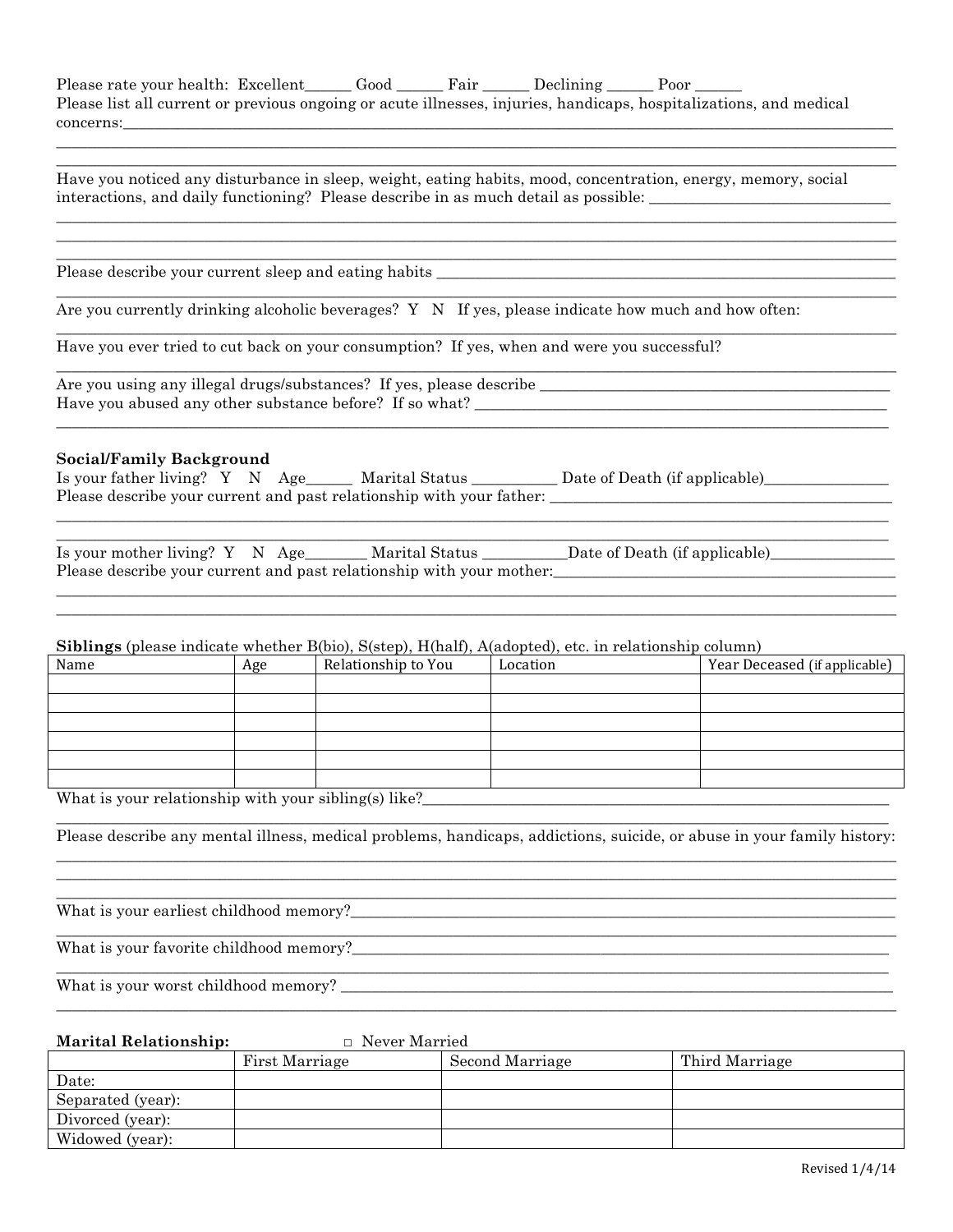|                                                                       | How satisfied are you with your current relationship status?<br>Very happy _______ Happy _______ Indifferent _______ Unhappy _______ Totally Miserable ________ |                |                                                                                                                |
|-----------------------------------------------------------------------|-----------------------------------------------------------------------------------------------------------------------------------------------------------------|----------------|----------------------------------------------------------------------------------------------------------------|
|                                                                       | If married, did both of you have your parents' blessing? Y N                                                                                                    |                |                                                                                                                |
| Why or why not?_                                                      | Are you currently sexually active? Y N Are you satisfied with it? Y N<br><u> 1989 - Jan Barnett, fransk politiker (d. 1989)</u>                                 |                | When was your first sexual experience?_____________ Was it consensual? Y N Was it as you had hoped? Y N        |
| $\Box$ Passive<br>$\Box$ Positive<br>Your current family composition: | How would you describe your present feelings toward sexual expression?<br>$\Box$ Repulsed<br>$\Box$ Addictive                                                   | $\Box$ Painful | $\Box$ Fearful                                                                                                 |
| Name                                                                  | Relationship to You                                                                                                                                             | Age            | In Home $(Y/N)$                                                                                                |
|                                                                       |                                                                                                                                                                 |                |                                                                                                                |
|                                                                       |                                                                                                                                                                 |                |                                                                                                                |
|                                                                       |                                                                                                                                                                 |                |                                                                                                                |
|                                                                       |                                                                                                                                                                 |                |                                                                                                                |
|                                                                       | What stressors is your family currently facing?                                                                                                                 |                | If applicable, how would you describe your relationship(s) with your children?                                 |
|                                                                       |                                                                                                                                                                 |                |                                                                                                                |
|                                                                       |                                                                                                                                                                 |                |                                                                                                                |
|                                                                       |                                                                                                                                                                 |                |                                                                                                                |
| Who do you confide in?<br>Why or why not?                             | Do you receive the support you need from the relationships you have? Y N<br>Are you currently satisfied with your current friendships? Y N Please explain:      |                |                                                                                                                |
|                                                                       |                                                                                                                                                                 |                |                                                                                                                |
|                                                                       | What are your favorite things to do on your own?                                                                                                                |                |                                                                                                                |
|                                                                       |                                                                                                                                                                 |                |                                                                                                                |
|                                                                       |                                                                                                                                                                 |                |                                                                                                                |
| <b>Abuse/Victimization Issues</b>                                     |                                                                                                                                                                 |                | Have you ever felt like hurting yourself or someone else? If yes, please describe: ___________________________ |
|                                                                       |                                                                                                                                                                 |                | Have you ever felt like killing yourself or someone else? If yes, please describe: ___________________________ |

Did you have a plan? If yes, please describe: \_

Did you have the means to carry out your plan?<br>Have you ever attempted suicide? If yes, when, and how?